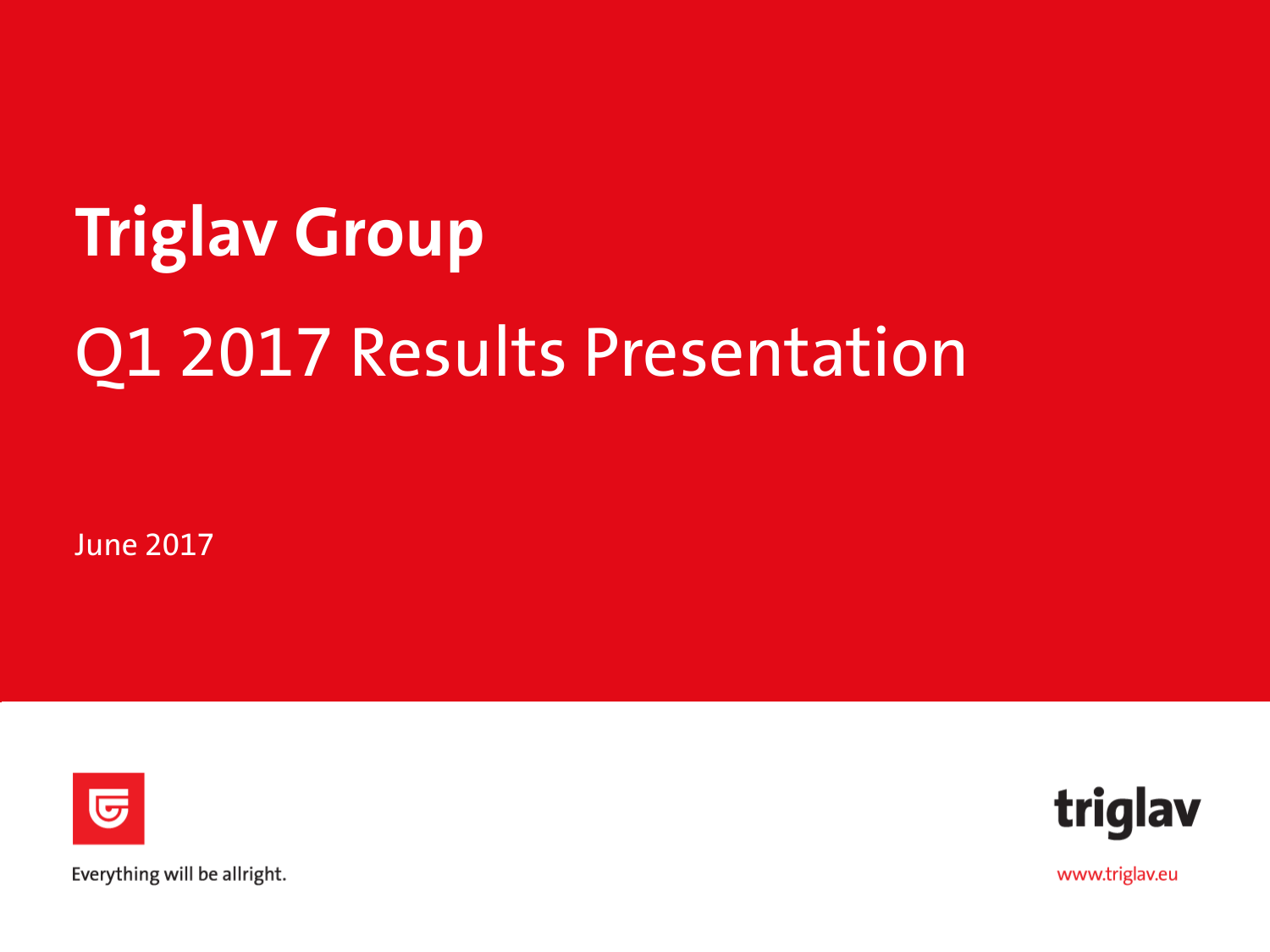## **Q1 2017 Triglav Group at a glance**

**Solid performance consistent with our plans.**

Profitable operations, premium growth in all insurance markets and segments, return on financial investments under the influence of still unfavorable conditions in the financial markets.

|                                | O1 2017   | <b>Comment</b>                                                                                                   |
|--------------------------------|-----------|------------------------------------------------------------------------------------------------------------------|
| <b>Gross written premium</b>   | € 281 $m$ | 8% growth (growth in all insurance markets and all three<br>premium segments)                                    |
| <b>Profit before tax</b>       | € 25m     | Successful performance in the insurance business                                                                 |
| <b>Combined ratio non-life</b> | 92.7%     | Favourable (strategic average target value around 95%). Higher<br>loss ratio compensated by lower expense ratio. |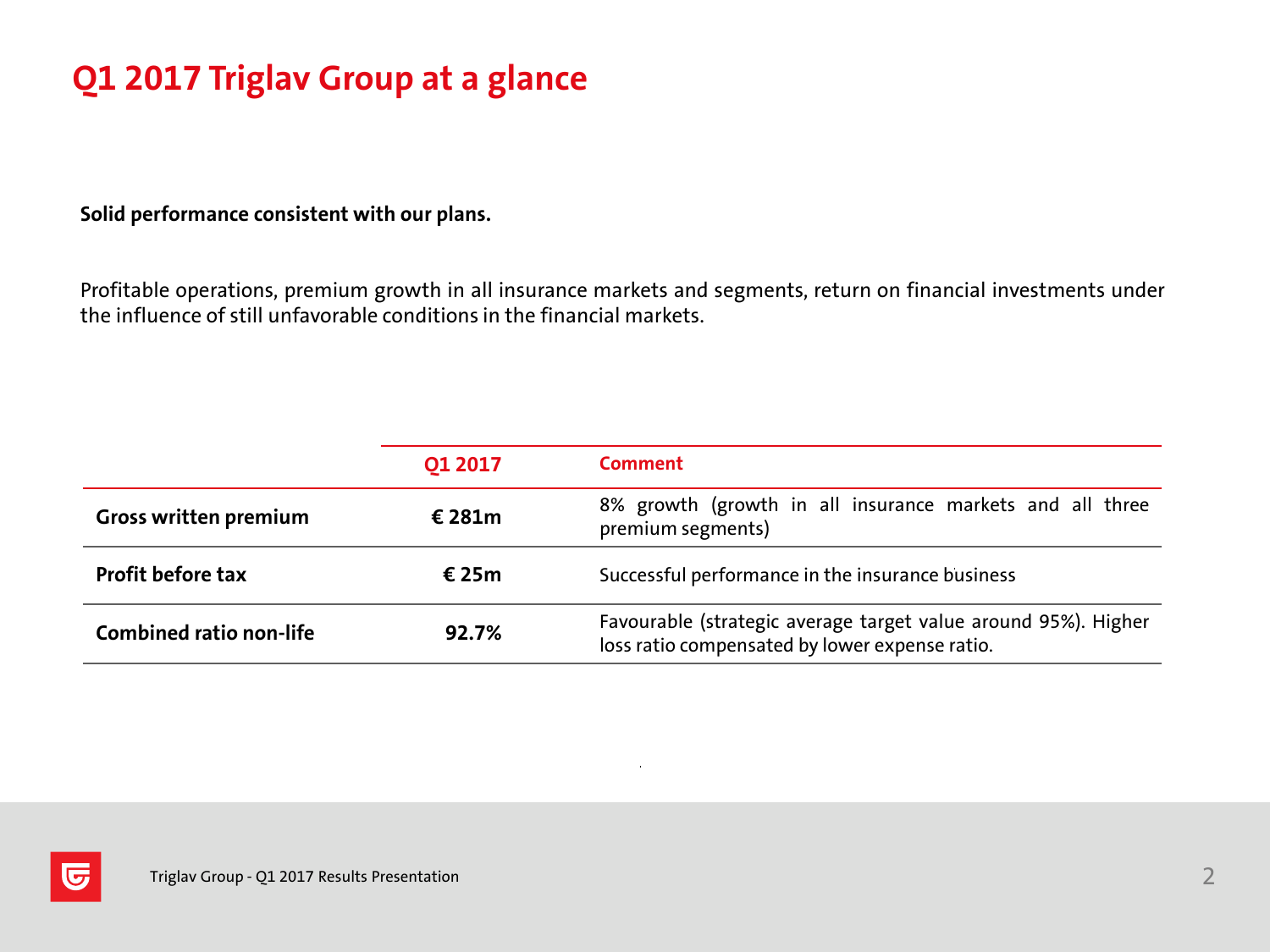## **In 2017 with new strategy 2017 - 2020**

**Our vision:** The dynamic development of new ways of business as the foundation of the Group's responsible long-term development, while at the same time operating profitably and safely.

#### **Strategic guidelines (topics) by 2020:**

- **1. Profitable operations and greater value of Triglav Group**
	- Selected growth of operations & profitable insurance business
	- − Average target combined ratio in non-life around 95% & ROE over 10% in 2020
	- − Effective management of risks, cost-effectiveness, financial stability, "A" credit ratings
	- Dividend paid in line with the dividend policy and the capital management guidelines
- **2. Effective asset management in Triglav Group**
- **3. Comprehensive client relationships**
- **4. Transformed operations of Triglav Group**
	- − Digital strategy
	- − Innovative and comprehensive insurance-service products and AM services
	- − Developing sales channels and the omnichannel sale
- **5. Modern culture and dedicated staff**

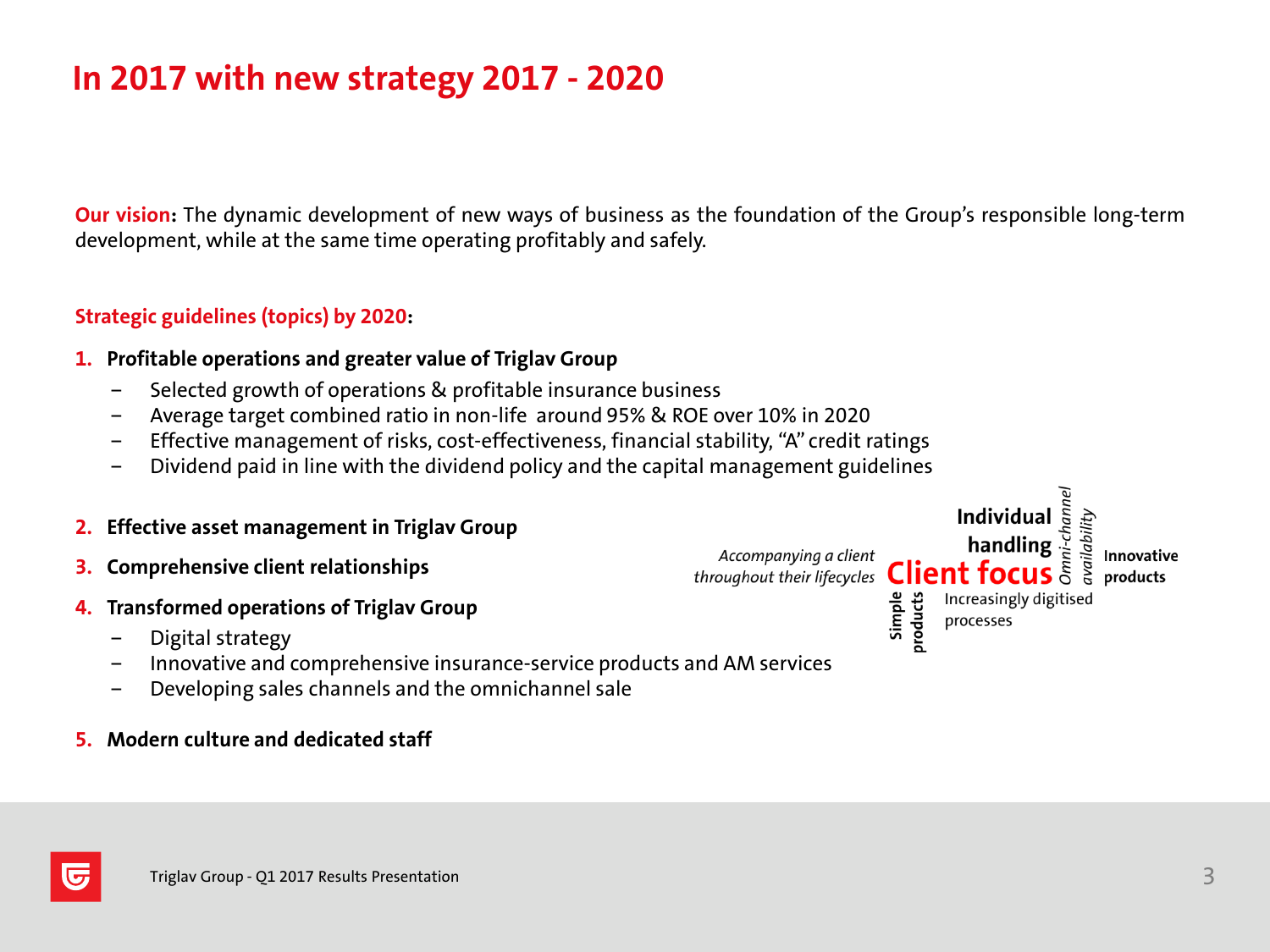## **Highlights in 2017**

#### **Dividend for 2016**

Proposal of Management Board and Supervisory Board adopted by the shareholders, dividend for 2016  $\epsilon$  2.5 gross per share (69% of net profit of Triglav Group for 2016)



#### **Establishment of a Regional Platform for Alternative Investments (Trigal) in cooperation with the German KGAL Group**

Purpose of the project: To raise funds from institutional investors and invest them in various types of investments (real property, infrastructure projects and other alternative investments).

#### **Changes in Supervisory Board of Zavarovalnica Triglav**

Supervisory Board consists of nine members, on June 2017 the term of office of five members, shareholder representatives, expired. Members with high professional competence, good reputation and integrity were appointed.

#### **EXPECTED SHORTLY: Public disclosure of Solvency and Financial Condition Report (SFCR) of Triglav Group by 1 July 2017**

|                      | 30 Sept 2016** | 31 Dec 2015* | With dividend payment for 2015 already taken into account. No optional LTG<br>measures considered (transitional rules, matching adjustment, volatility |
|----------------------|----------------|--------------|--------------------------------------------------------------------------------------------------------------------------------------------------------|
| Solvency ratio of    | 276            | 245          | adjustment)                                                                                                                                            |
| Triglav Group (in %) |                |              | Estimate, without the dividends for 2016 taken into account.                                                                                           |

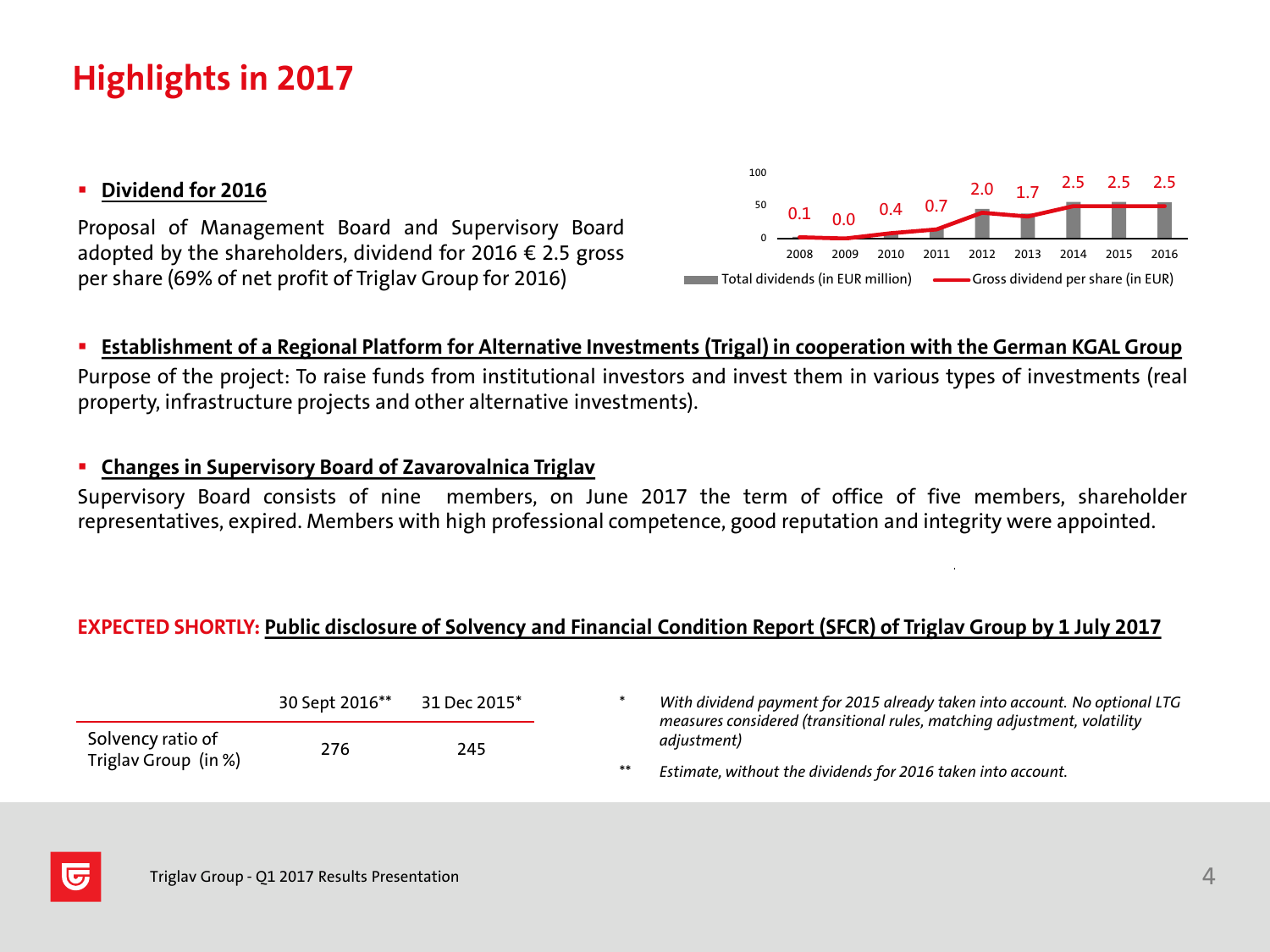## **Triglav Group in Q1 2017**

|                                             | In $\epsilon$ million |         |              |  |  |  |  |
|---------------------------------------------|-----------------------|---------|--------------|--|--|--|--|
|                                             |                       |         | <b>Index</b> |  |  |  |  |
|                                             | Q1 2017               | Q1 2016 | 2017/2016    |  |  |  |  |
| <b>Gross written premium</b>                | 280.6                 | 258.7   | 108          |  |  |  |  |
| Net premium income                          | 214.6                 | 201.6   | 106          |  |  |  |  |
| Gross claims paid                           | 152.4                 | 147.3   | 103          |  |  |  |  |
| <b>Net claims incurred</b>                  | 148.3                 | 139.7   | 106          |  |  |  |  |
| <b>Gross operating costs*</b>               | 56.1                  | 53.5    | 105          |  |  |  |  |
| Profit before tax                           | 25.5                  | 28.2    | 90           |  |  |  |  |
| Net profit for the accounting period        | 22.3                  | 22.6    | 99           |  |  |  |  |
| <b>Gross insurance technical provisions</b> | 2,740.6               | 2,660.8 | 103          |  |  |  |  |
| <b>Total equity</b>                         | 759.6                 | 744.3   | 102          |  |  |  |  |
| <b>Number of employees</b>                  | 5,079                 | 5,046   | 101          |  |  |  |  |
| <b>Expense ratio non-life</b>               | 27.9%                 | 29.7%   | 94           |  |  |  |  |
| Net claims ratio non-life                   | 64.8%                 | 61.7%   | 105          |  |  |  |  |
| <b>Combined ratio non-life</b>              | 92.7%                 | 91.4%   | 101          |  |  |  |  |

*\*Insurance business gross operating costs*

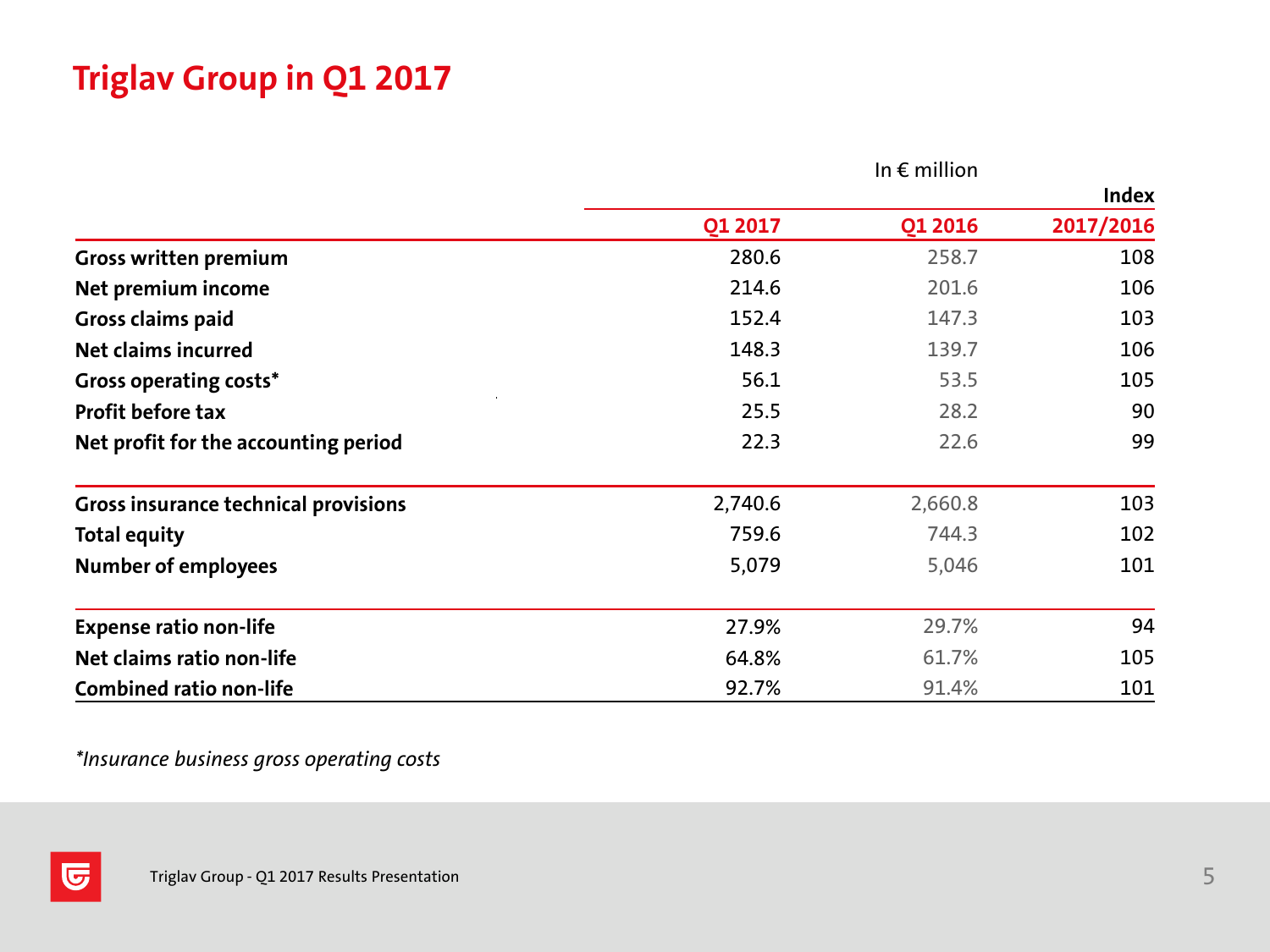## **Gross Written Premium (GWP) of Triglav Group**



| <b>Structure of GWP</b> | 01 2017 | <b>O1 2016</b>    |
|-------------------------|---------|-------------------|
| Non-life insurance      | 68.1%   | 68.7%             |
| Life insurance          | 20.5%   | 20.3%             |
| Health insurance        | 11.4%   | 11 0 <sup>%</sup> |

#### **GWP development from Q1 2016 to Q1 2017 GWP by segments in Q1 2016 and Q1 2017**





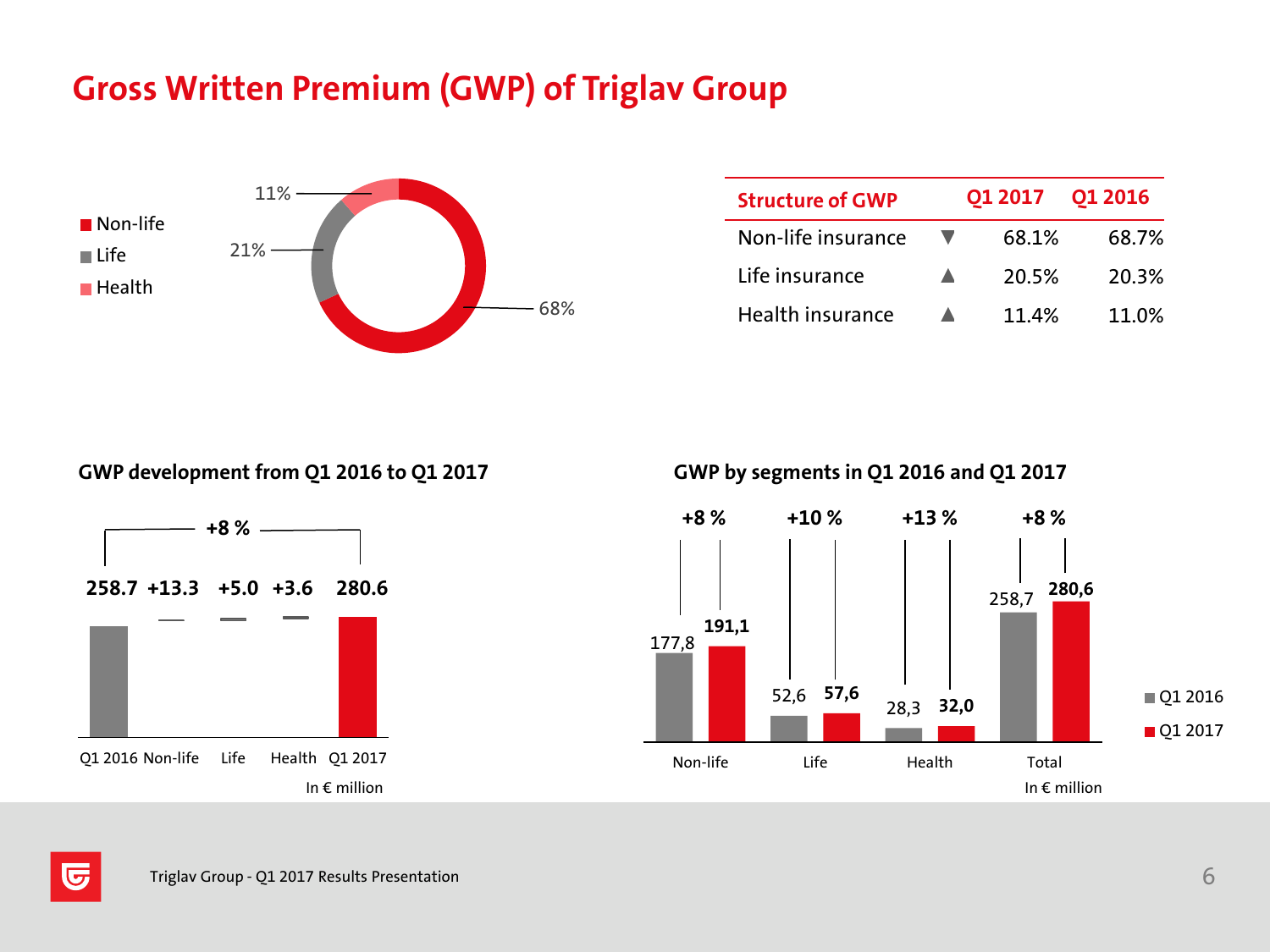## **Markets of Triglav Group**

**Average insurance premium growth in Slovenia of 7%, on markets outside Slovenia of 15%**

| <b>Country</b> |                               |                            | <b>Triglav Group by markets</b> |                           | % Consol. GWP | <b>Market development</b><br>(2015) |                             |
|----------------|-------------------------------|----------------------------|---------------------------------|---------------------------|---------------|-------------------------------------|-----------------------------|
|                |                               | <b>GWP Growth</b><br>Index | <b>Market</b><br>share          | <b>Market</b><br>position |               | <b>Insurance</b><br>penetration*    | <b>Insurance</b><br>density |
|                |                               | Q1 17/Q1 16                |                                 |                           |               | (EU 7.6%)                           | ( $\epsilon$ per capita)    |
|                | Slovenia                      | 107<br>$\blacktriangle$    | 37.3%<br>$\blacktriangle$       | $\mathbf{1}$              | 78.3%         | 5.1%                                | 958                         |
|                | <b>Global Reinsurance</b>     | 103<br>$\blacktriangle$    |                                 |                           | 4.9%          |                                     |                             |
| 一份             | Croatia                       | 111<br>$\blacktriangle$    | 4.7%<br>$\blacktriangle$        | 8                         | 5.7%          | 2.6%                                | 269                         |
| 爵              | <b>Serbia</b>                 | 138<br>$\blacktriangle$    | $4.7%^{**}$<br>$\blacktriangle$ | $5***$                    | 4.0%          | 2.1%                                | 95                          |
|                | <b>Bosnia and Herzegovina</b> | 110                        | 8.5%<br>V                       | $\overline{2}$            | 2.5%          | 2.1%                                | 85                          |
| 说              | Montenegro                    | 107                        | 40.2%<br>$\blacktriangle$       | $\mathbf{1}$              | 2.5%          | 2.1%                                | 124                         |
|                | Macedonia (NL)                | 109                        | 17.8%                           | $\mathbf{1}$              | 2.0%          | 1.5%                                | 65                          |

*\*Insurance penetration = Premium share in GDP \*\* 2016*

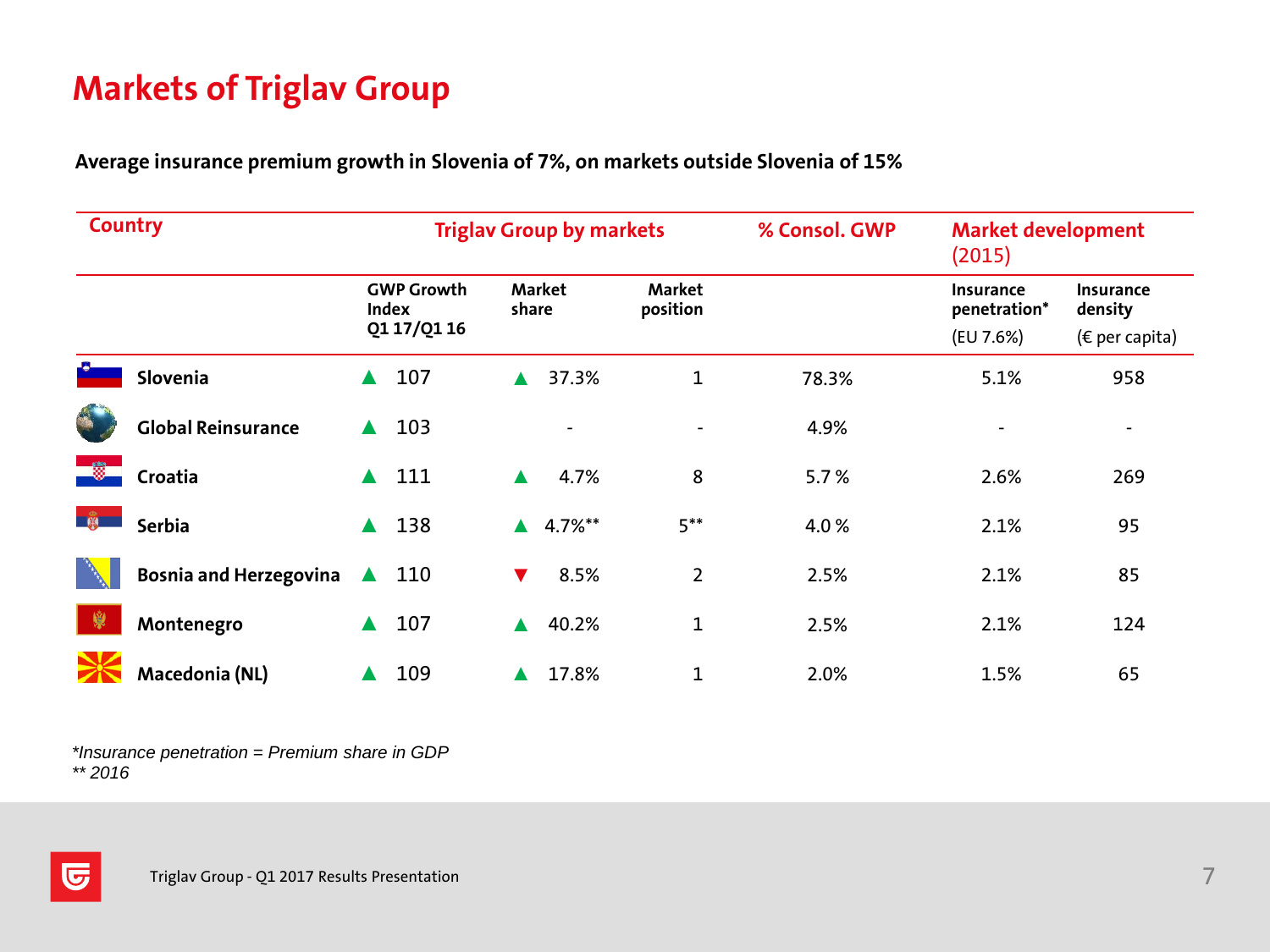#### **Combined Ratio**



#### **Triglav Group non-life combined ratio**





**Q1 2016 Q1 2017**

**95%** 



匠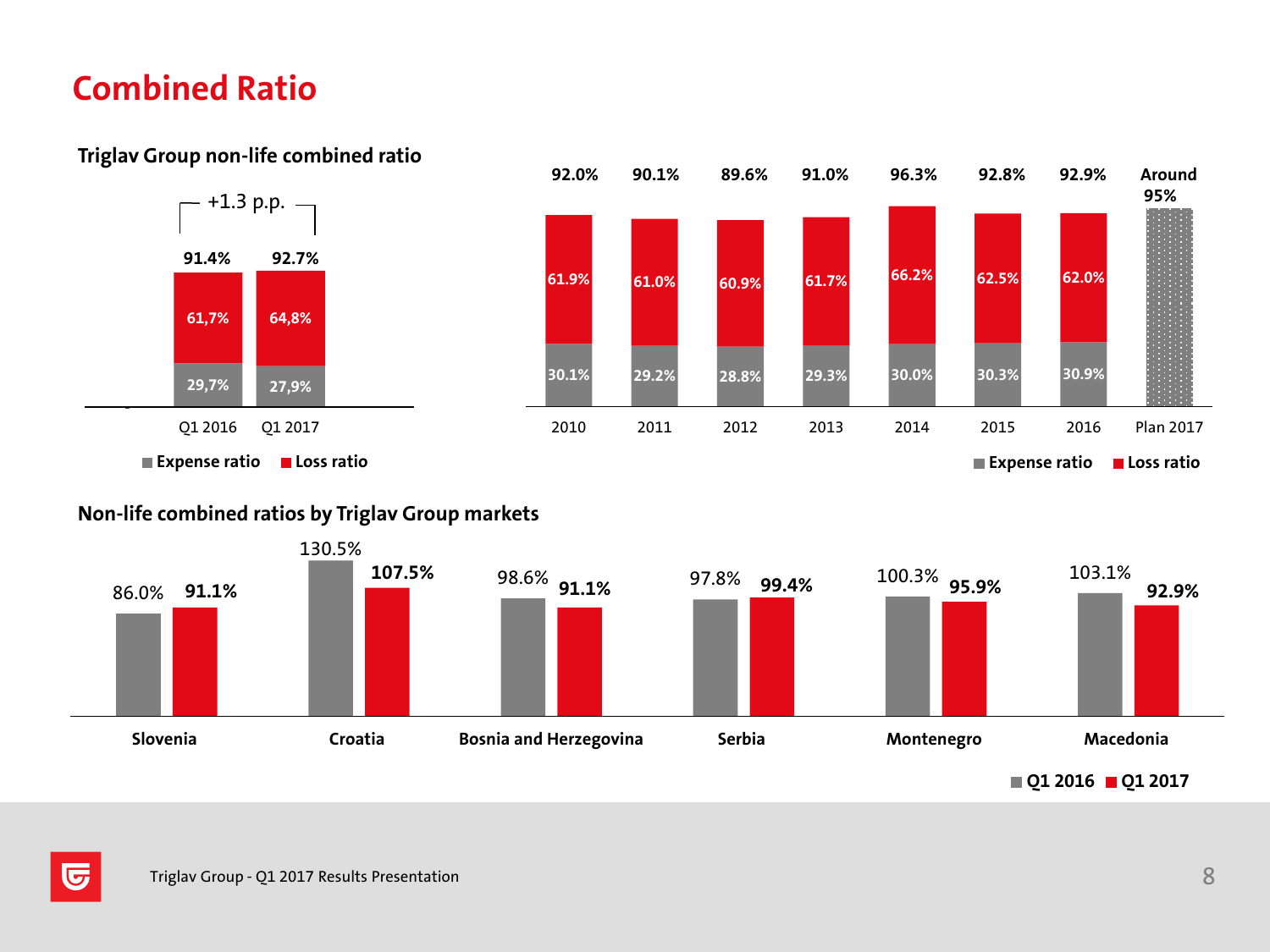## **Structure of Profit before Tax of Triglav Group**

In  $\epsilon$  million

|                                   | 01 2017  |      |               |              |          |        |               | 01 2016      |
|-----------------------------------|----------|------|---------------|--------------|----------|--------|---------------|--------------|
|                                   | Non-life | Life | <b>Health</b> | <b>Total</b> | Non-life | Life   | <b>Health</b> | <b>Total</b> |
| PBT from underwriting activities  | 10.0     | 5.8  | 2.1           | 17.9         | 11.7     | 4.9    | 1.3           | 17.9         |
| PBT from investment activities    | 6.5      | 0.8  | 0.2           | 7.5          | 6.6      | $-2.0$ | 0.2           | 4.8          |
| PBT from insurance operations     | 16.5     | 6.6  | 2.3           | 25.4         | 18.3     | 2.9    | 1.5           | 22.7         |
| PBT from non-insurance operations |          |      |               | 0.0          |          |        |               | 5.5          |
| <b>Total PBT</b>                  |          |      |               | 25.5         |          |        |               | 28.2         |

#### **Structure of PBT in Q1 2017**

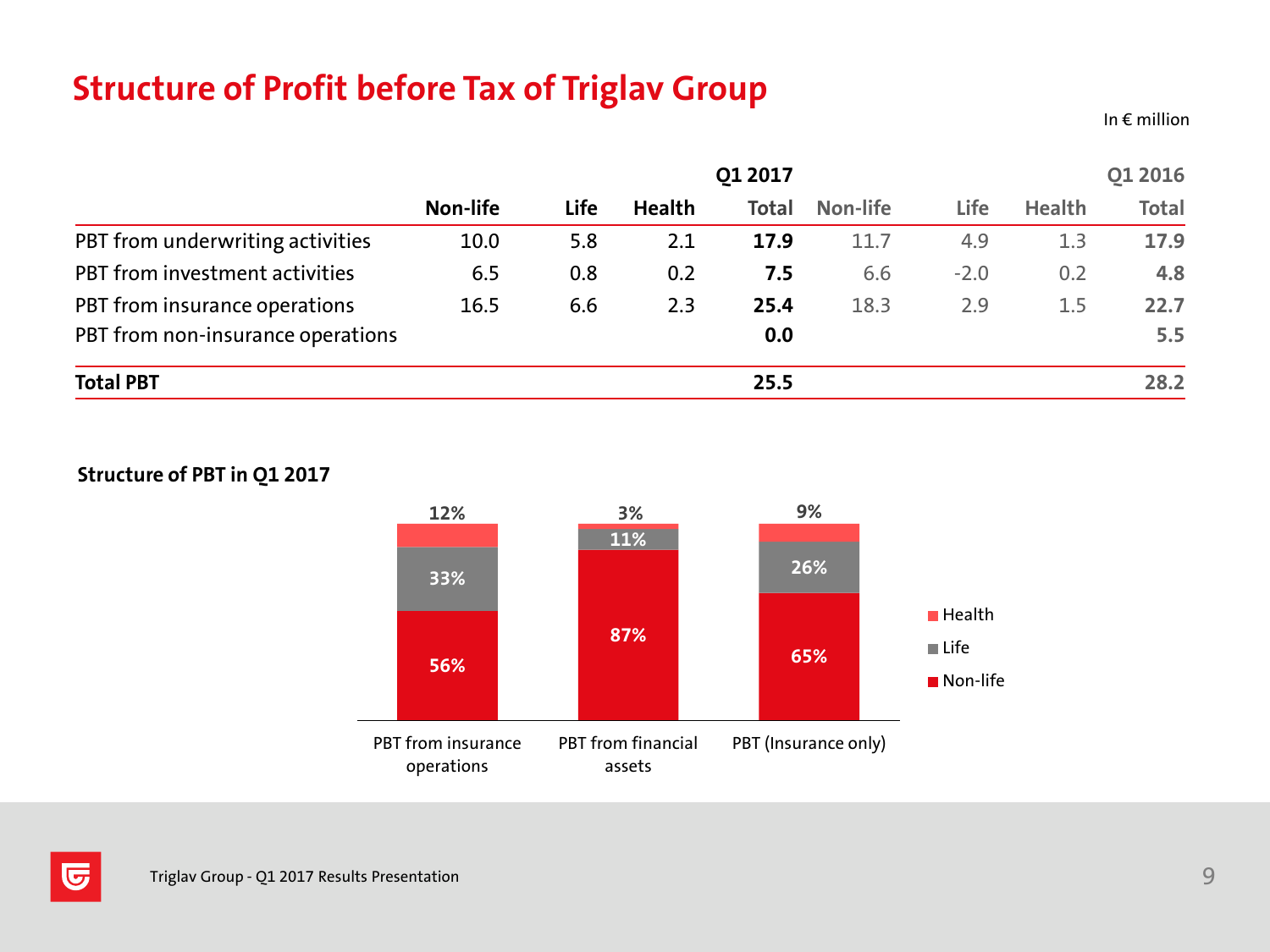#### **Structure of Profit before Tax of Triglav Group**



**Structure** of PBT **PBT PBT** *of* **PBT** *of PBT of PBT of of m of m s m o n o n o n o n o n i n o n i n o n i n i n* 



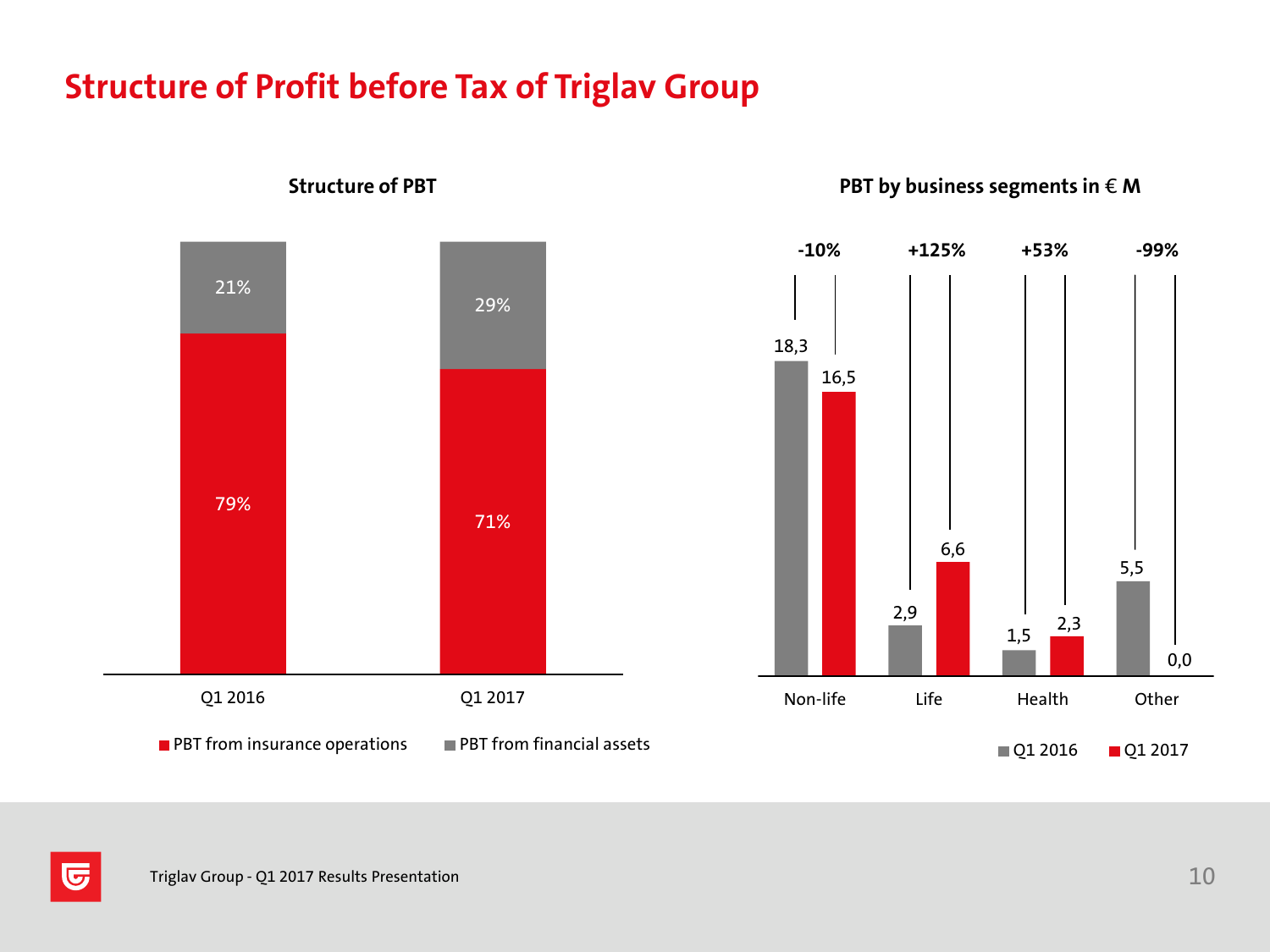## **Strong Capital Base and ROE**



**Equity** in € M **Triglav Group's Return on Equity**



## +3.0% 2,660.8 **2,740.6** 31 Dec. 2016 31 March 2017

**Gross Technical Provisions** in € M **Year-End Gross Technical Provisions** in € M



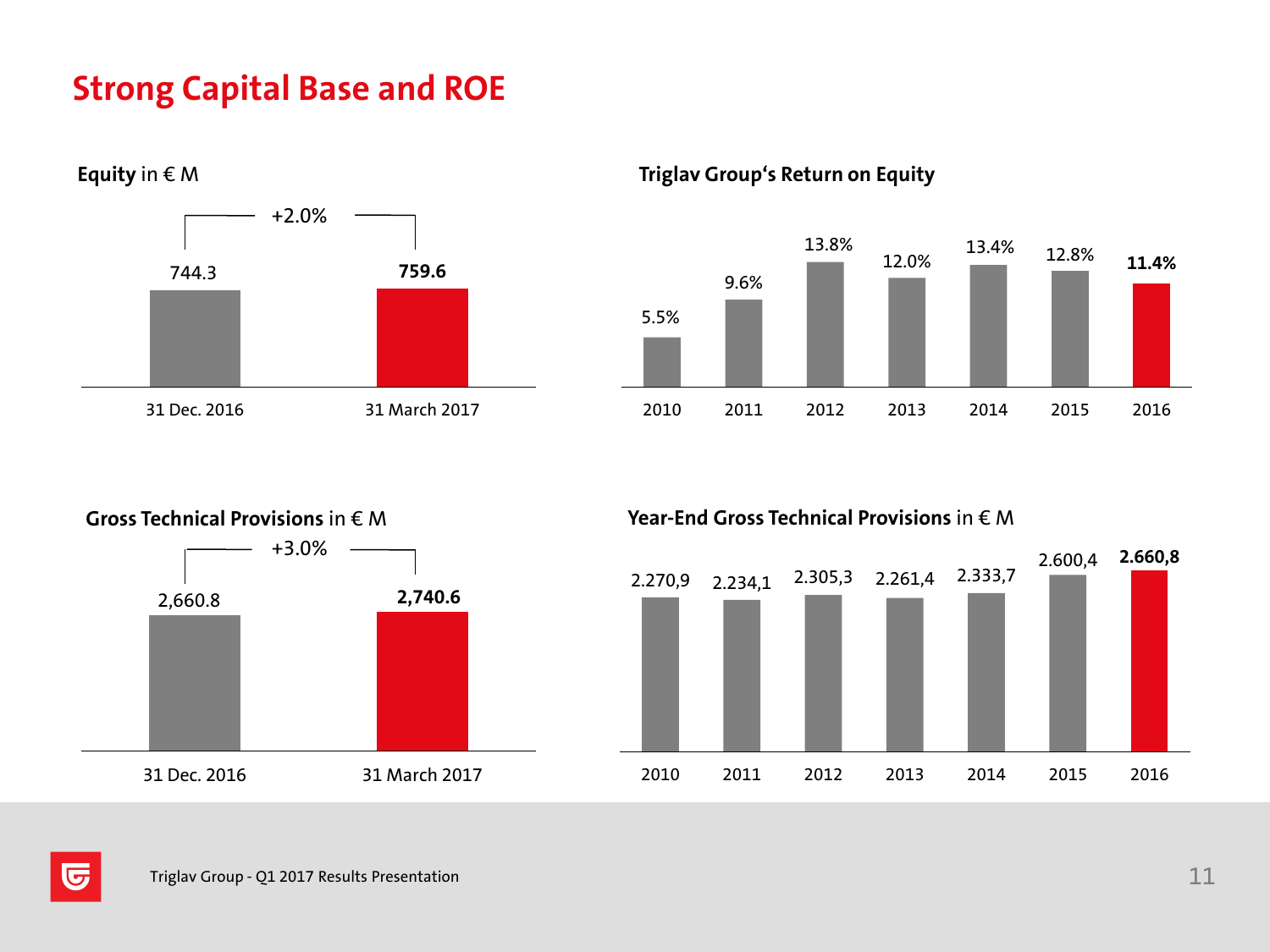## **Triglav Group Asset Allocation**

|                                                                                         | Non-life & Health <sup>1</sup> |      |                 | Life & Pensions <sup>1</sup> |                 | <b>Total</b> |
|-----------------------------------------------------------------------------------------|--------------------------------|------|-----------------|------------------------------|-----------------|--------------|
|                                                                                         | In $\epsilon$ M                | ln % | In $\epsilon$ M | ln %                         | In $\epsilon$ M | ln %         |
| Investment property                                                                     | 93.2                           | 8%   | 2.3             | 0%                           | 95.5            | 4%           |
| Investments in associates <sup>2</sup>                                                  | 3.0                            | 0%   | 4.2             | 0%                           | 7.1             | 0%           |
| Shares and other floating rate securities                                               | 122.0                          | 10%  | 129.6           | 9%                           | 251.6           | 10%          |
| Debt and other fixed return securities                                                  | 894.1                          | 75%  | 1,223.5         | 85%                          | 2,117.6         | 81%          |
| Loans given                                                                             | 6.4                            | 1%   | 23.4            | 2%                           | 29.8            | 1%           |
| <b>Bank deposits</b>                                                                    | 53.5                           | 4%   | 40.4            | 3%                           | 93.9            | 4%           |
| Other financial investments                                                             | 17.5                           | 1%   | 9.3             | 1%                           | 26.8            | 1%           |
| Investments                                                                             | 1,189.7                        | 100% | 1,432.6         | 100%                         | 2,622.3         | 100%         |
| Financial investments of reinsurance companies in<br>reinsurance contracts with cedents | 5.7                            |      | 0.0             |                              | 5.7             |              |
| Unit-linked insurance contract investments                                              | 0.0                            |      | 462.0           |                              | 462.0           |              |
| <b>Group financial investments</b>                                                      | 1,195.3                        |      | 1,894.6         |                              | 3,089.9         |              |

*1 Includes investments of own funds of the Group.*

*2 Investment in associates are mainly additional Real Estate exposure.*

**Structure of investments (without unit-linked insurance contract investments)** as at 31 March 2017

- 
- Debt and other fixed return securities Shares and other floating rate securities
- Investment property Deposits with banks
- Loans given **Communist Communist Communist Communist Communist Communist Communist Communist Communist Communist Communist Communist Communist Communist Communist Communist Communist Communist Communist Communist Communist**



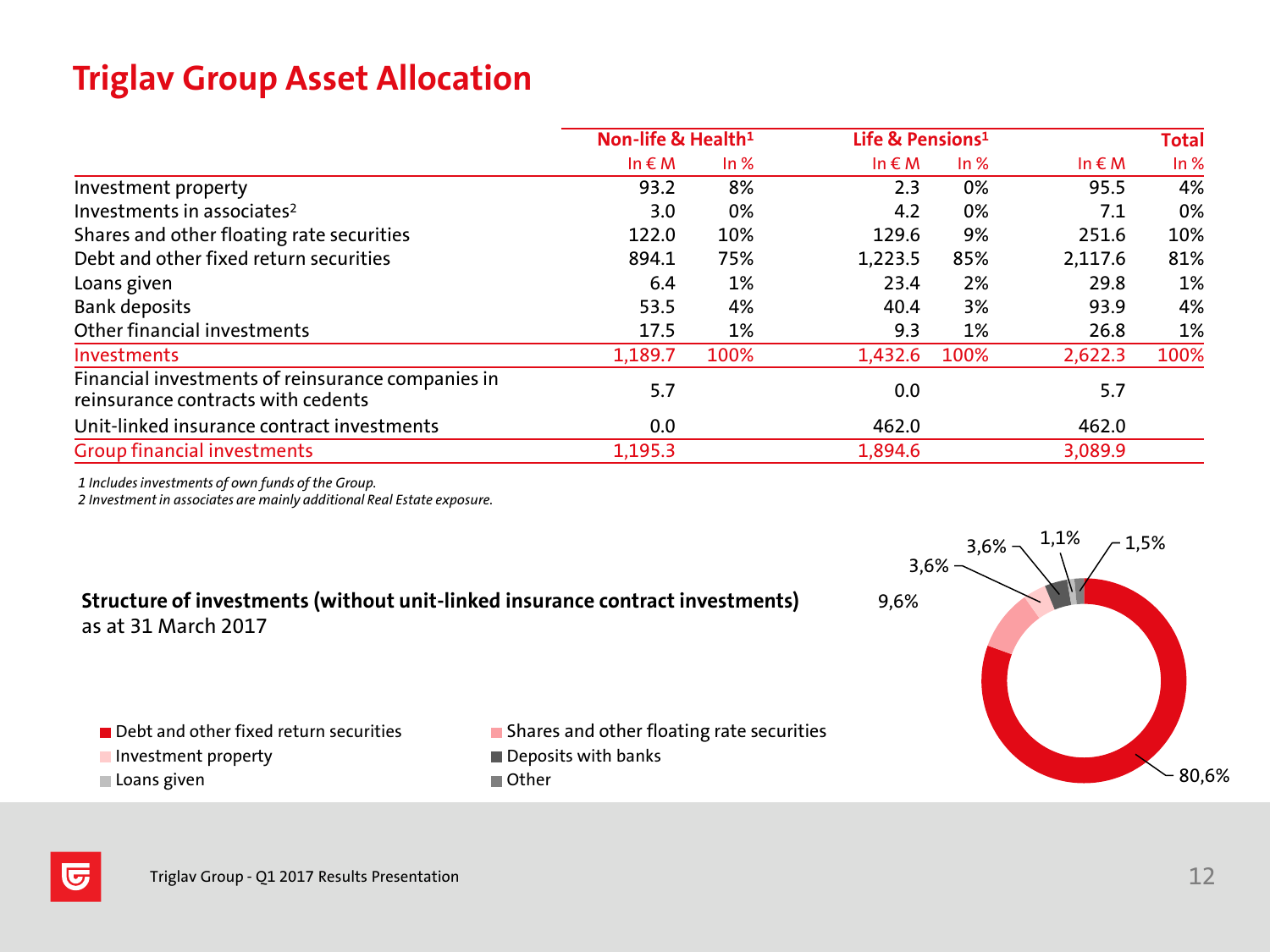#### **Bond portfolios**



**Bond Portfolio Structure by Type of Issuers Exposure to Slovenian Bonds in Total Bonds**



31 March 2016 31 Dec. 2016 31 March 2017

匠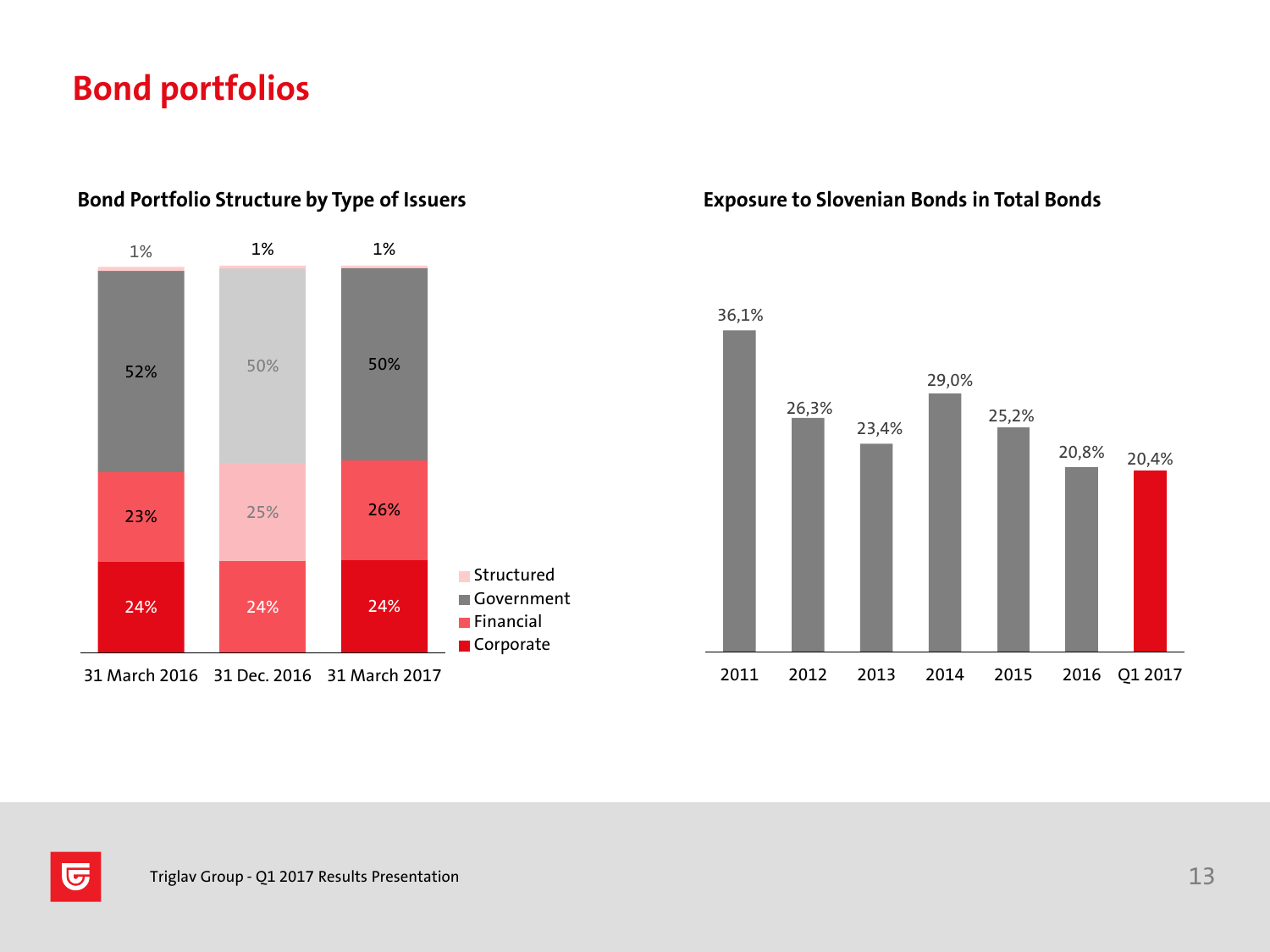## **Triglav Group Plans for 2017**

In 2017, the Group's operations will continue to be **financially sound and profitable**, while maintaining the Group's **strong financial stability and capital adequacy**.

|                                | 2011  | 2012  | 2013  | 2014  | 2015  | 2016  | <b>Plan 2017</b> |
|--------------------------------|-------|-------|-------|-------|-------|-------|------------------|
| <b>Gross written premium</b>   | 989   | 936   | 901   | 888   | 919   | 936   | Around 930       |
| <b>Profit before tax</b>       | 58    | 90    | 84    | 100   | 102   | 95    | $70 - 80$        |
| <b>Combined ratio non-life</b> | 90.1% | 89.6% | 91.0% | 96.3% | 92.8% | 92.9% | Around 95%       |

Q1 2017: "Taking into account the business conditions anticipated until the end of the year, we estimate that the 2017 profit before tax of the Triglav Group will be within the planned range between € 70 and 80 million."



In  $\epsilon$  million